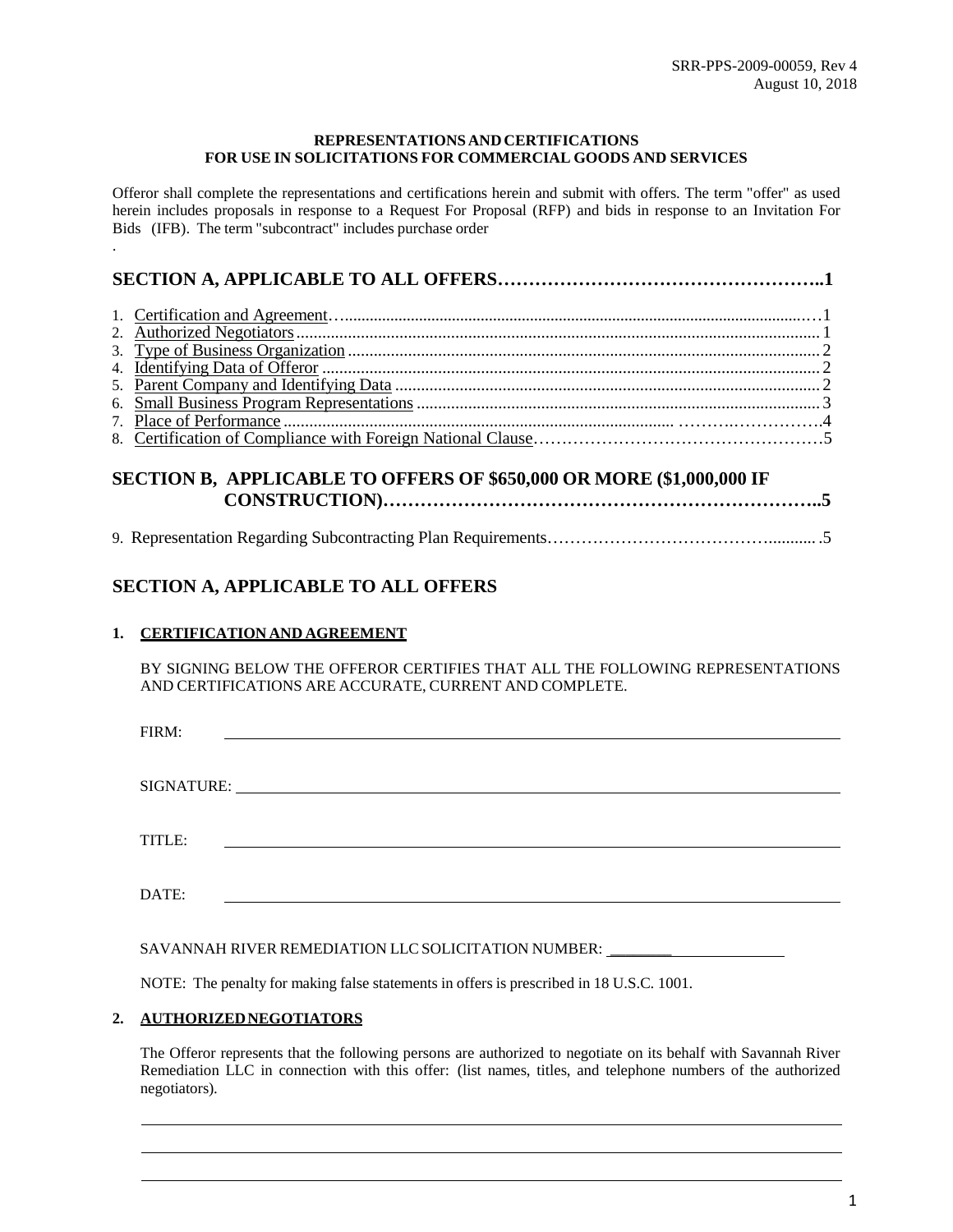#### <span id="page-1-0"></span>**3. TYPE OF BUSINESS ORGANIZATION**

The Offeror represents that:

- (a) It is:
	- $\Box$  a Corporation, incorporated in the state of:
	- $\Box$  an individual:
	- $\Box$  a partnership;
	- $\Box$  a joint venture;
	- $\Box$  a non-profit or educational organization; or
	- $\Box$  a state or local government.
- (b) Its Data Universal Numbering System (DUNS) establishment number is:

## <span id="page-1-1"></span>**4. IDENTIFYING DATA OF OFFEROR**

(a) The Offeror  $\Box$  is,  $\Box$  is not

domiciled in South Carolina. The domicile (home) of the Offeror is (address including zip code)

The Offeror's principal place of business is (address including zip code)

(b) The Offeror is licensed as a

Sole Proprietorship, Partnership or Corporation

under the laws of the state of

The Offeror's business license or corporate registration number is

(state in which number is provided, Business License or Corporate Registration)

## <span id="page-1-2"></span>**5. PARENT COMPANY AND IDENTIFYING DATA**

- (a) A "parent" company, for the purpose of this provision, is one that owns or controls the activities and basic business policies of the Offeror. To own the offering company means that the parent company must own more than 50 percent of the voting rights in that company. A company may control an Offeror as a parent even though not meeting the requirement for such ownership if the parent company is able to formulate, determine, or veto basic policy decisions of the Offeror through the use of dominant minority voting rights, use of proxy voting, or otherwise.
- (b) The Offeror  $\Box$  is;  $\Box$  is not owned or controlled by a parent company.
- (c) If the Offeror checked "is" in the paragraph (b) above, it shall provide the following information: Name and Main Office Address of Parent Company (Include Zip Code)

Parent Company's Employer's Identification Number: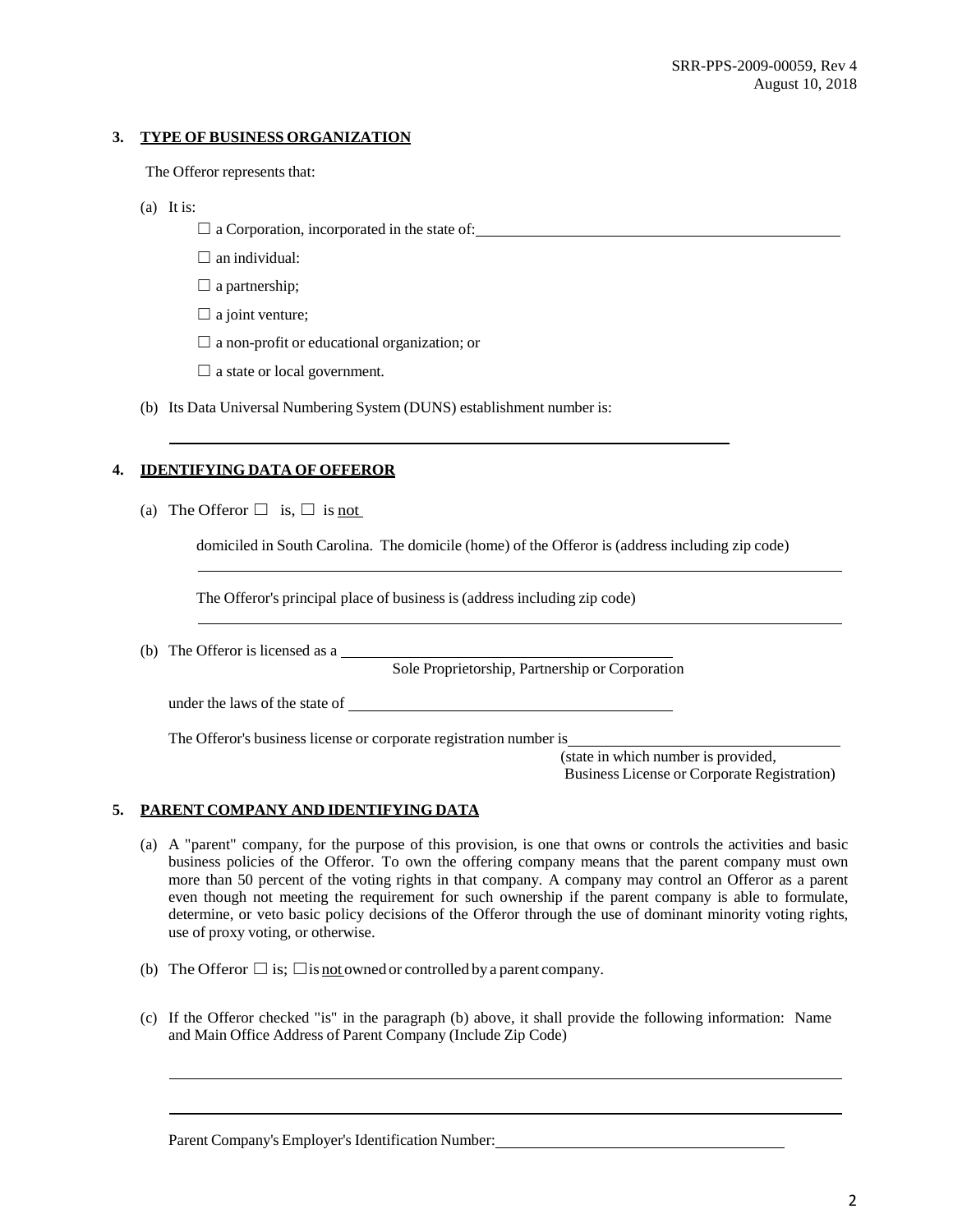(d) If the Offeror checked "is not" in paragraph (b) above, it shall insert its own Employer's Identification Number on the following line:

#### <span id="page-2-0"></span>**6. SMALL BUSINESS PROGRAM REPRESENTATIONS**

If this solicitation is set aside for small businesses, the small business size standard and the North American Industry Classification System (NAICS) code is set forth in the provision entitled "NAICS Code and Small Business Size Standard" included elsewhere in this solicitation.

(a) Small Business Concern Representation.

The offeror represents and certifies as part of its offer that it,  $\Box$  is,  $\Box$  is not, a small business concern.

"Small business concern," as used in this provision, means a concern, including its affiliates, that is independently owned and operated, not dominant in the field of operation in which it is bidding on Government contracts, and qualified as a small business under the criteria 13 CFR Part 121.

(b) Small Disadvantaged Business Representation *(Complete only if the offeror represented itself as a small business concern in paragraph (a) of this provision.)*

The offeror represents, for general statistical purposes, that it,  $\square$  is,  $\square$  is not, a small disadvantaged business concern.

"Small disadvantaged business concern" means a small business concern --

- (1) That has received certification as a small disadvantaged business concern consistent with 13 CFR part 124, Subpart B; and
- (2) No material change in disadvantaged ownership and control has occurred since its certification;
- (3) That where the concern is owned by one or more individuals, the net worth of each individual upon whom the certification is based does not exceed \$750,000 after taking into account the applicable exclusions set forth at 13 CFR  $124.104(c)(2)$ ; and
- (4) It is identified, on the date of its representation, as a certified small disadvantaged business in the database maintained by the Small Business Administration.

#### (c) Women-Owned Small Business Representation *(Complete only if the offeror represented itself as a small business concern in paragraph (a) of this provision.)*

The offeror represents, that it,  $□$  is,  $□$  is not, a women-owned small business concern.

"Women-owned small business concern" means a small business concern--

- (1) Which is at least 51 percent owned by one or more women or, in the case of any publicly owned business, at least 51 percent of the stock of which is owned by one or more women; and
- (2) Whose management and daily operations are controlled by one or more women.

#### (d) HUBZone Small Business Representation *(Complete only if the offeror represented itself as a small business concern in paragraph (a) of this provision)*

The offeror represents, as part of its offer, that--

It  $\Box$  is,  $\Box$  is not a HUBZone small business concern listed, on the date of this representation, on the List of Qualified HUBZone Small Business Concerns maintained by the Small Business Administration, and no material change in ownership and control, principal office of ownership, or HUBZone employee percentage as occurred since it was certified by the Small Business Administration in accordance with 13 CFR Part 126; and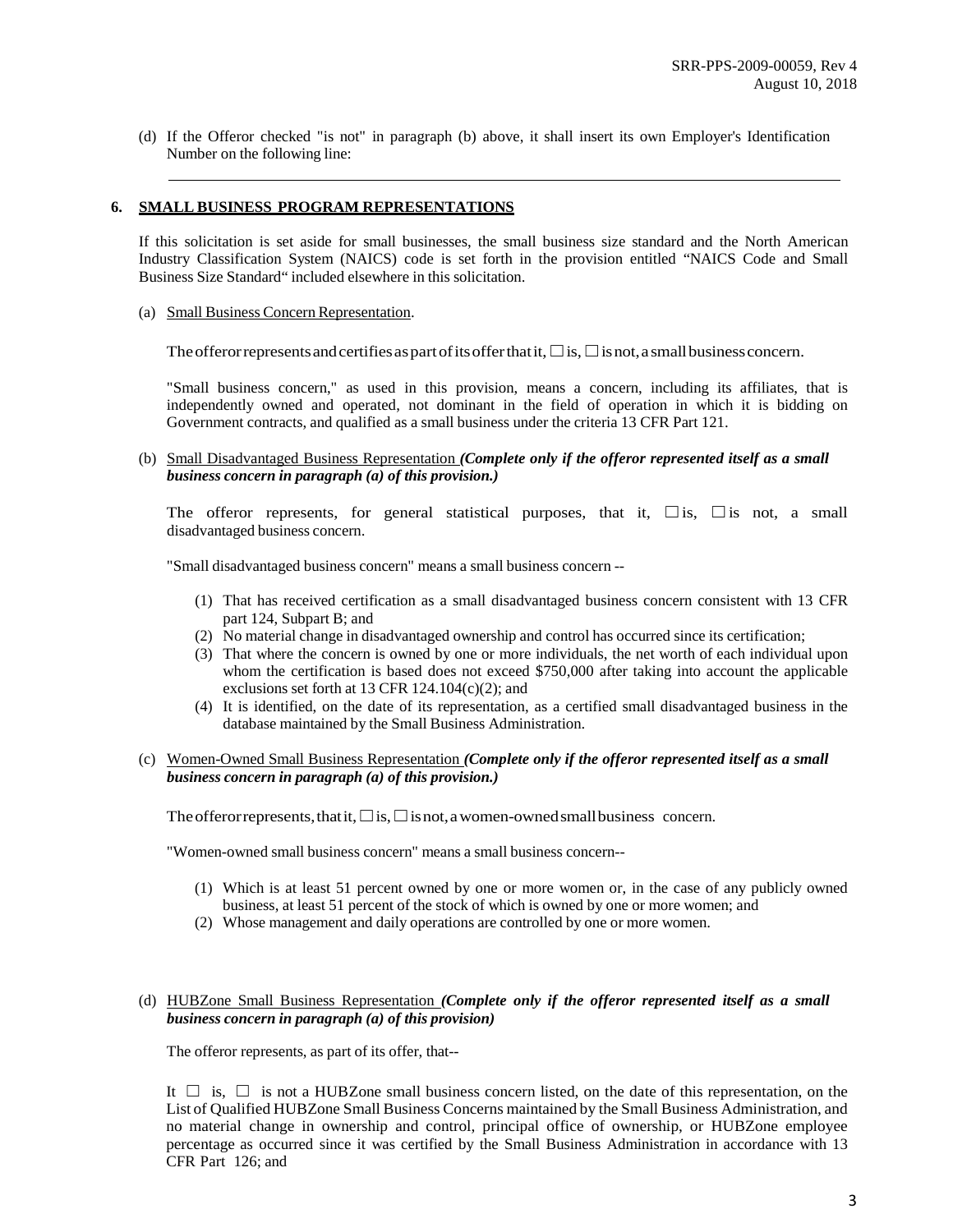It  $\Box$  is,  $\Box$  is not a joint venture that complies with the requirements of 13 CFR Part 126, and the representation in the above paragraph is accurate for the HUBZone small business concern or concerns that are participating in the joint venture. [*The offeror shall enter the name or names of the HUBZone smallbusinessconcernor concernsthatareparticipatinginthejoint venture*:

Each HUBZone small business concern participating in the joint venture shall submit a separate signed copy of the HUBZone representation.

(e) Veteran-Owned Small Business Representation *(Complete only if the offeror represented itself as a small business concern in paragraph (a) of this provision.)*

The offeror represents, that it,  $\square$  is,  $\square$  is not, a veteran-owned small business concern.

"Veteran-Owned small business concern" means a small business concern--

- (1) Not less than 51 percent of which is owned by one or more veterans (as defined at 38 U.S.C. 101(2) or, in the case of any publicly owned business, not less than 51 percent of the stock of which is owned by one or more veterans; and
- (2) The management and daily business operations of which are controlled by one or more veterans.
- (f) Service-Disabled Veteran-Owned Small Business Representation *(Complete only if the offeror represented itself as a small business concern in paragraph (a) of this provision.)*

The offeror represents, that it, □ is, □ isnot, a service-disabled veteran-owned small business concern.

"Service-Disabled Veteran-Owned small business concern" means a small business concern--

- (1) Not less than 51 percent of which is owned by one or more service-disabled veterans or, in the case of any publicly owned business, not less than 51 percent of the stock of which is owned by one or more service-disabled veterans; and
- (2) The management and daily business operations of which are controlled by one or more servicedisabled veterans or, in the case of a service-disabled veteran with permanent and severe disability, the spouse or permanent caregiver of such veteran. Service-disabled veteran means a veteran, as defined in 38 U.S.C. 101(2), with a disability that is service-connected, as defined in 38 U.S.C. 101(16).

**Notice.** Under 15 U.S.C. 645 (d), any person who misrepresents a firm's status as a small, HUBZone small, small disadvantaged, women-owned small business, or service-disabled veteran-owned small business concern in order to obtain a contract to be awarded under the preference programs established pursuant to sections  $8(a)$ , 8(d), 9, or 15 of the Small Business Act or any other provision of Federal law that specifically references section 8(d) for a definition of program eligibility, shall—

- (1) Be punished by imposition of fine, imprisonment, or both;
- (2) Be subject to administrative remedies, including suspension and debarment; and
- (3) Be ineligible for participation in programs conducted under the authority of the Act.

#### <span id="page-3-0"></span>**7. PLACE OF PERFORMANCE**

(a) The Offeror, in the performance of any subcontract resulting from this solicitation,

 $\Box$  intends,  $\Box$  does not intend to use one or more plants or facilities located at different address from the address of the Offeror as indicated in this proposal.